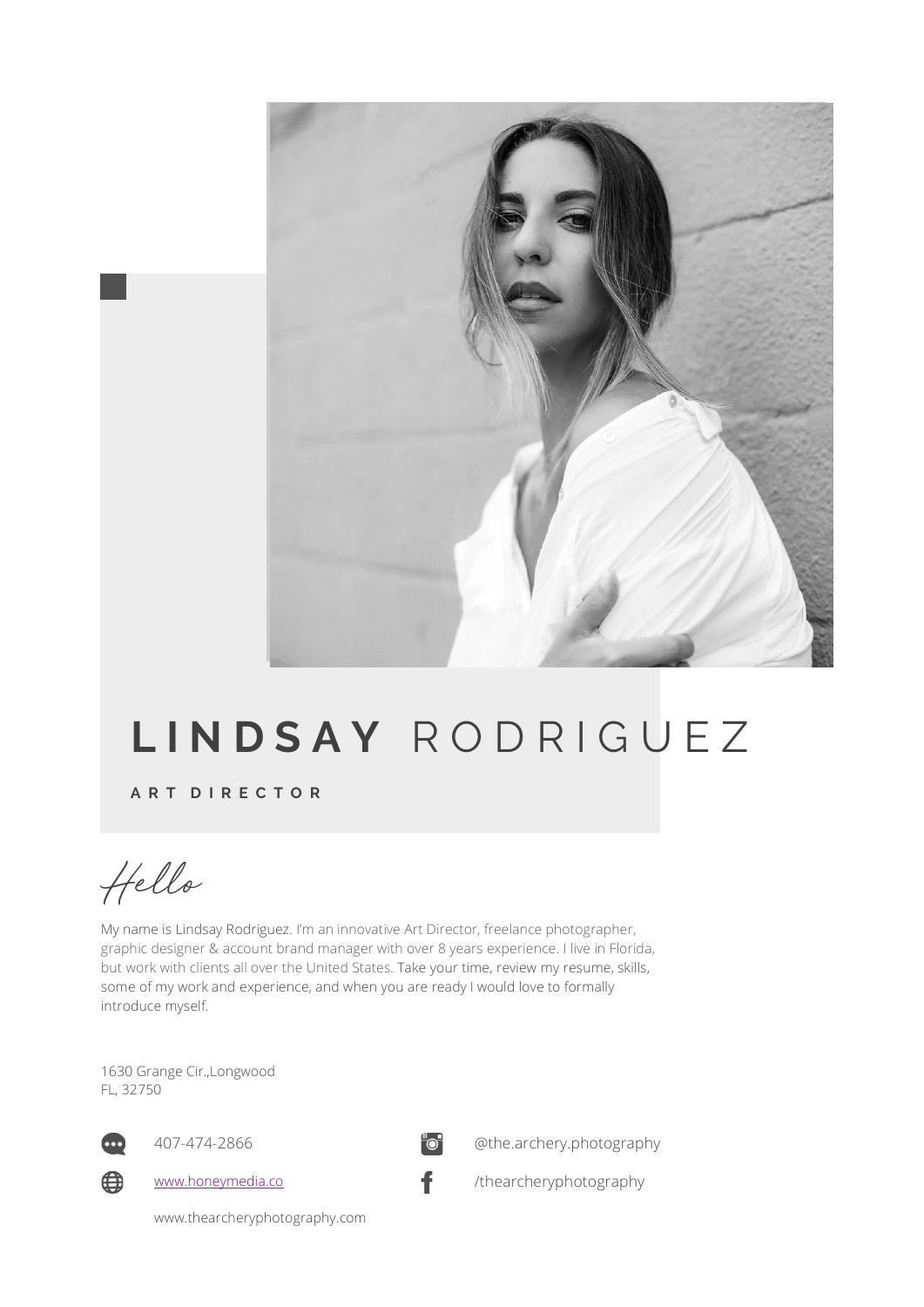# **E D U C A T I O N**

BACHELOR / GRAPHIC DESIGN & PHOTOGRAPHY *Florida State University* / 2007- 2011 Graduated Cum Laude with Bachelor of Fine Arts Degree in Graphic Design, Minor in Photography

High School Diploma *Bishop Moore Catholic High School* / 2003 - 2007

#### **E X P E R T I S E**

ACCOUNT & BRAND MANAGEMENT GRAPHIC DESIGN ADVERTISING & DIGITAL MARKETING PHOTO EDITING & PHOTOGRAPHY COPYWRITING BRANDING & CONTENT CREATION SOCIAL MEDIA MANAGEMENT CLIENT RELATIONS MANAGEMENT & NETWORKING TYPOGRAPHY

# **T E C H S K I L L S**

ADOBE PHOTOSHOP / ADOBE ILLUSTRATOR / ADOBE LIGHTROOM/ ADOBE INDESIGN/ SOCIAL MEDIA PLATFORMS/ WORDPRESS / MS OFFICE / GOOGLE BUSINESS / MAC APPLICATIONS / GOOGLE ANALYTICS CERTIFICATION

#### **I N T E R E S T S**

PHOTOGRAPHY/ ADVERTISING / FASHION / TRAVELING / WRITING / MARKETING / FOODIE / RESEARCH & TRENDING / MUSIC

## **P E R S O N A L S K I L L S**

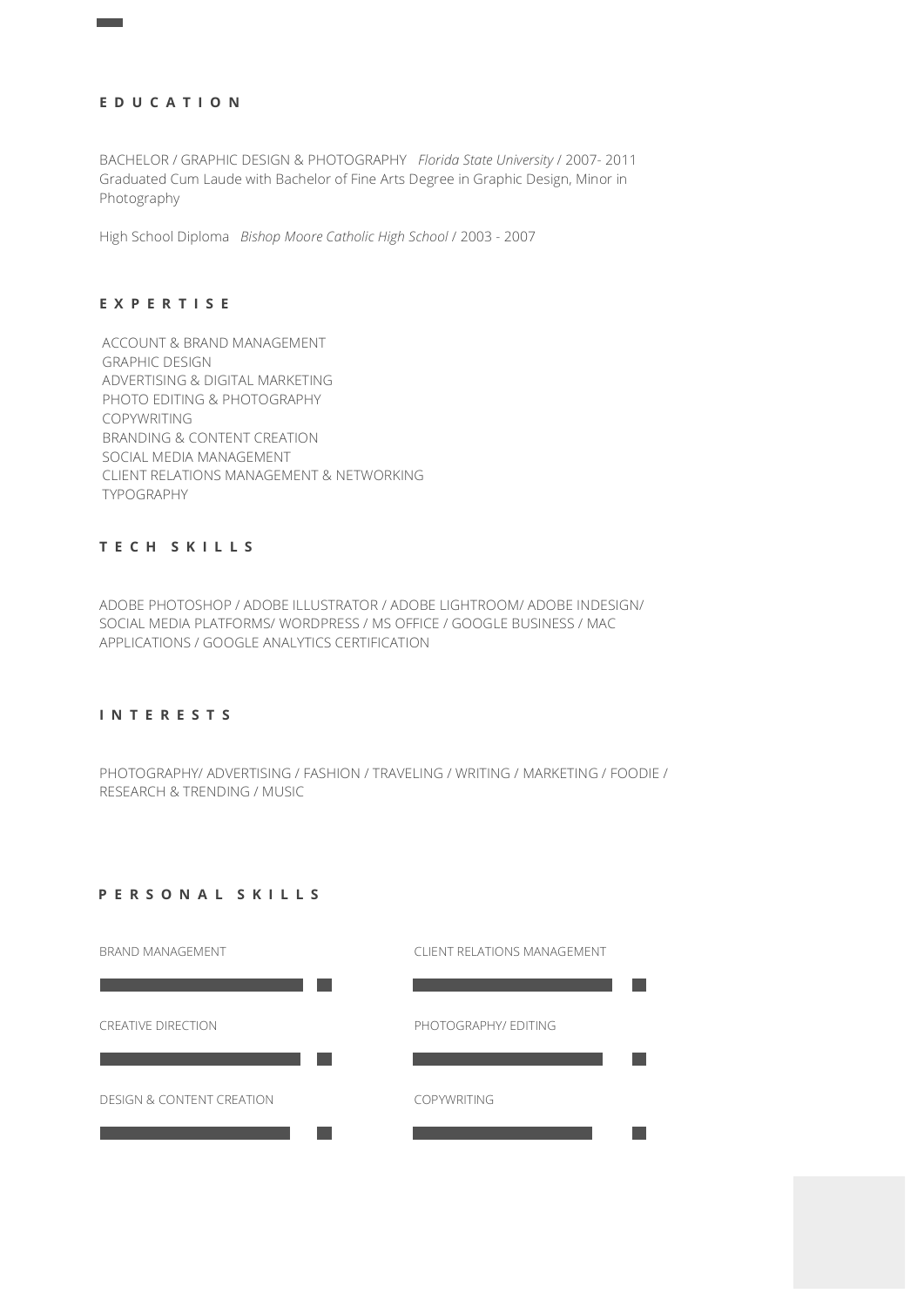#### **E X P E R I E N C E**

#### **A R T D I R E C T O R**

Honey Media Creative Agency / Orlando / 2 years

Creates brand strategies and voice through innovative campaigns and out of the box concepts to target the client's desired audience. Works with Creative Director to strategize pitch offerings after initial brand research and analysis has been conducted. Works as a team player, brainstorming with each team member to create authentic and unique designs to set our client's brand apart. Manages the recruitment of new team members, under the oversight of the Creative Director, and trains them through our own agency standards. Responsible for the reviews and initial approval of designs, copywriting, CRM, video/photo, content and branding concepts created by the team. Works with Creative Director to create mood boards, sketches and slides for client's approval. Directed and produced photography shoot for various clients, while also shooting and editing for certain clients, myself. Assisted in media production and advertising campaign for large rebranding of a major client.

#### **A R T D I R E C T O R / P H O T O G R A P H E R**

Sophie & Trey, Inc. / Orlando / 5 years

Responsible for all aspects of design, creation & management (graphic/photo- graphic & art content) for website and four stores. Developed weekly pitches of web content and sales promotions with CEO's & web designers, as well as planned creative content for the upcoming month to promote product awareness and brand identity. Negotiated and managed ever-changing site functionality to create the most efficient shopping experience for online consumers. Designed and created all material used on website, logos, tags, merchandise, store-fronts, web advertising, posters, promotional signs, business cards and all creative outputs. Created social media ads and Google ad platforms, generating over a 300% increase in website traffic, as well as 70% increase in conversions. Identified the need for viral outreach, conceptualizing live promotions, blog creations, & collaborative YouTube videos. Managed all four stores, covering all managerial duties. Led updating team with product data entry, trend names and seasonal category placement. Directed inventory specialist with photo shoot set up and trending products. Scheduled upcoming products for arrival in stores and online. Directed, photographed & edited weekly in-studio and on location shoots. Grew from being the sole web content creator to leading a team of seven data specialists, inventory specialist, and technical employees.

#### **E X T R A I N F O R M A T I O N**

FREELANCE EXPERIENCE

- Design graphics, handle influencer outreach and management, and assist in copywriting for multiple online Children Boutiques on the west coast.
- Designed the terminal boards & marketing collateral for Orlando Attraction, Icon Orlando.
- Directed the rebranding and expansion of a new Medical Spa, assisting in the management and overall consulting of the business and team. Delegated duties to employees and trained new hires. Managed and created all Google ads and social media ads for business expansion. Conducted market research for the industry and competitors, leading to the creation of a new marketing initiative that grew revenue 61% in one quarter.